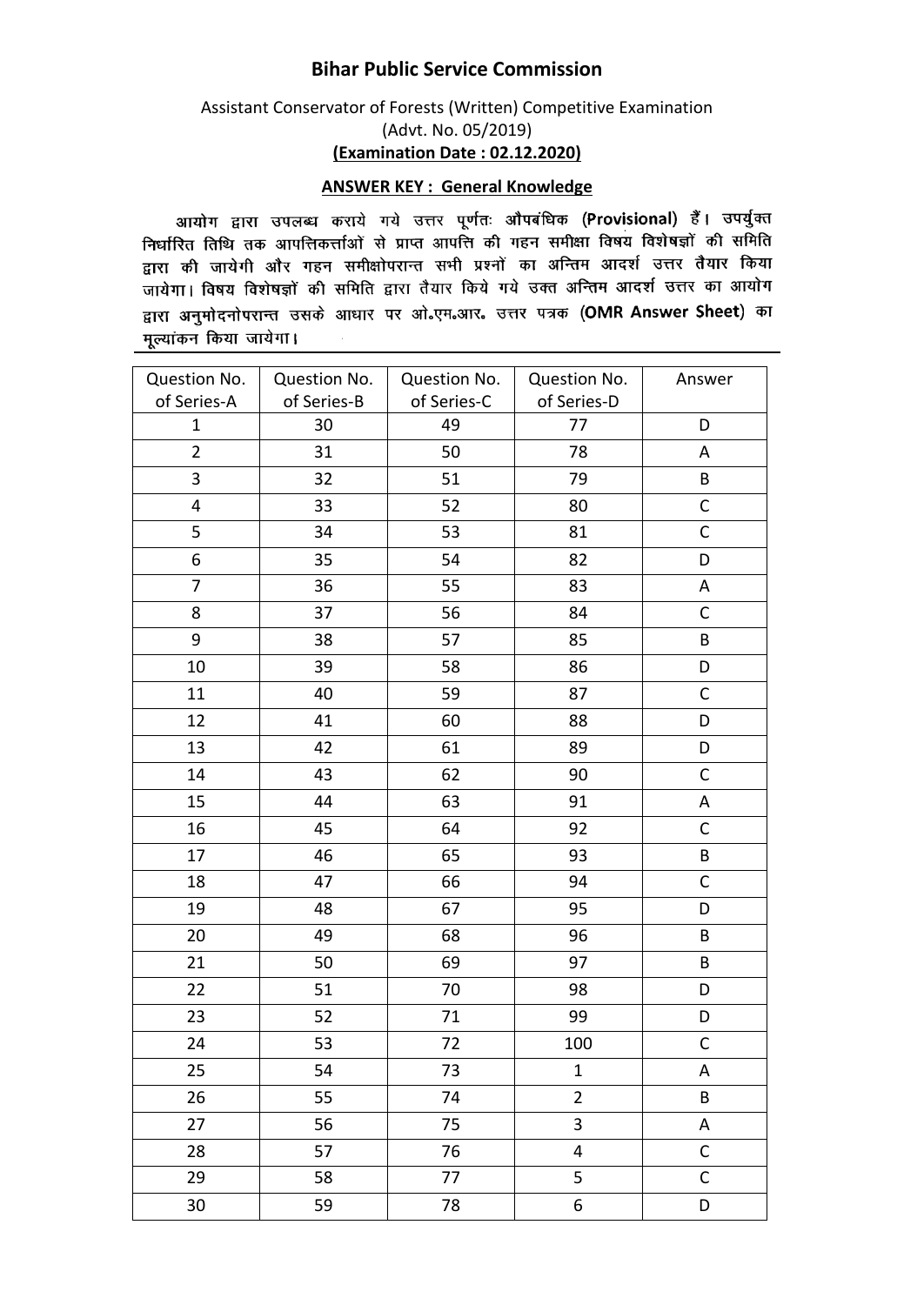| Question No. | Question No. | Question No.            | Question No.   | Answer      |
|--------------|--------------|-------------------------|----------------|-------------|
| of Series-A  | of Series-B  | of Series-C             | of Series-D    |             |
| 31           | 60           | 79                      | $\overline{7}$ | Α           |
| 32           | 61           | 80                      | 8              | C           |
| 33           | 62           | 81                      | 9              | Α           |
| 34           | 63           | 82                      | 10             | D           |
| 35           | 64           | 83                      | 11             | $\sf B$     |
| 36           | 65           | 84                      | 12             | A           |
| 37           | 66           | 85                      | 13             | $\mathsf C$ |
| 38           | 67           | 86                      | 14             | D           |
| 39           | 68           | 87                      | 15             | $\sf B$     |
| 40           | 69           | 88                      | 16             | $\mathsf C$ |
| 41           | 70           | 89                      | 17             | А           |
| 42           | 71           | 90                      | 18             | C           |
| 43           | 72           | 91                      | 19             | D           |
| 44           | 73           | 92                      | 20             | A           |
| 45           | 74           | 93                      | 21             | $\mathsf C$ |
| 46           | 75           | 94                      | 22             | $\sf B$     |
| 47           | 76           | 95                      | 23             | $\mathsf C$ |
| 48           | 77           | 96                      | 24             | D           |
| 49           | 78           | 97                      | 25             | $\mathsf C$ |
| 50           | 79           | 98                      | 26             | Α           |
| 51           | 80           | 99                      | 27             | D           |
| 52           | 81           | 100                     | 28             | $\sf{B}$    |
| 53           | 82           | $\mathbf{1}$            | 29             | $\mathsf C$ |
| 54           | 83           | $\overline{\mathbf{c}}$ | 30             | А           |
| 55           | 84           | 3                       | 31             | D           |
| 56           | 85           | $\overline{\mathbf{4}}$ | 32             | $\sf B$     |
| 57           | 86           | 5                       | 33             | B           |
| 58           | 87           | 6                       | 34             | $\sf{B}$    |
| 59           | 88           | $\overline{7}$          | 35             | $\mathsf C$ |
| 60           | 89           | 8                       | 36             | $\sf B$     |
| 61           | 90           | 9                       | 37             | $\sf B$     |
| 62           | 91           | 10                      | 38             | D           |
| 63           | 92           | 11                      | 39             | B           |
| 64           | 93           | 12                      | 40             | $\mathsf C$ |
| 65           | 94           | 13                      | 41             | D           |
| 66           | 95           | 14                      | 42             | B           |
| 67           | 96           | 15                      | 43             | D           |
| 68           | 97           | 16                      | 44             | A           |
| 69           | 98           | 17                      | 45             | B           |
| 70           | 99           | 18                      | 46             | $\mathsf C$ |
| 71           | 100          | 19                      | 47             | D           |
| 72           | $\mathbf{1}$ | 20                      | 48             | A           |